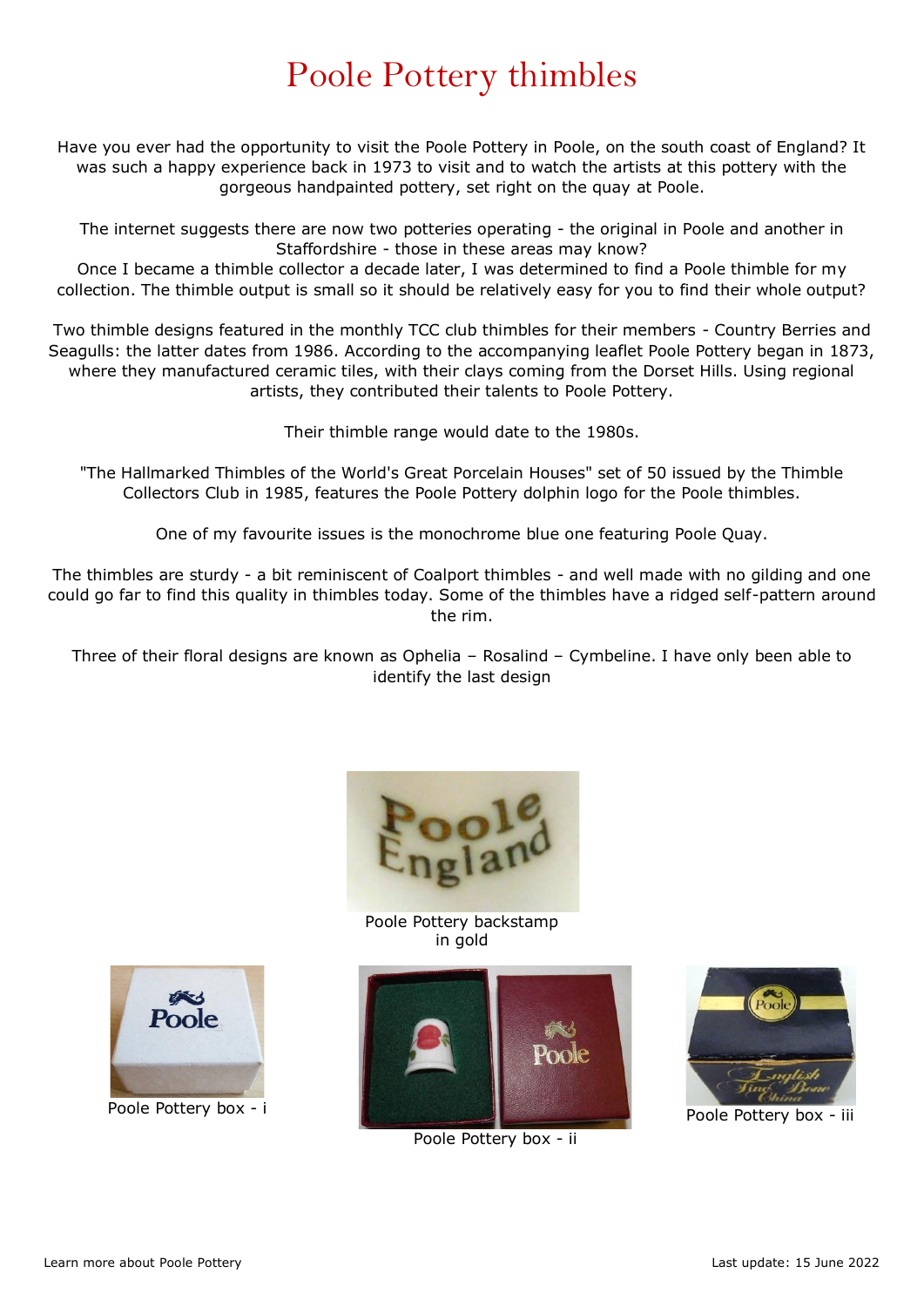

**The Hallmarked Thimbles of the World's Great Porcelain Houses** featuring their dolphin logo



**Country Berries** based on their Cranbourne dinnerware pattern Thimble Collectors Club [L] different shape [R] – none -TCC



kingfishers



**Seabirds** Thimble Collectors Club





**Poole Quay dolphins band using their logo**



**Cymbeline** ridged rim



their traditional painting ridged rim



their traditional painting colour variation R



**bird**